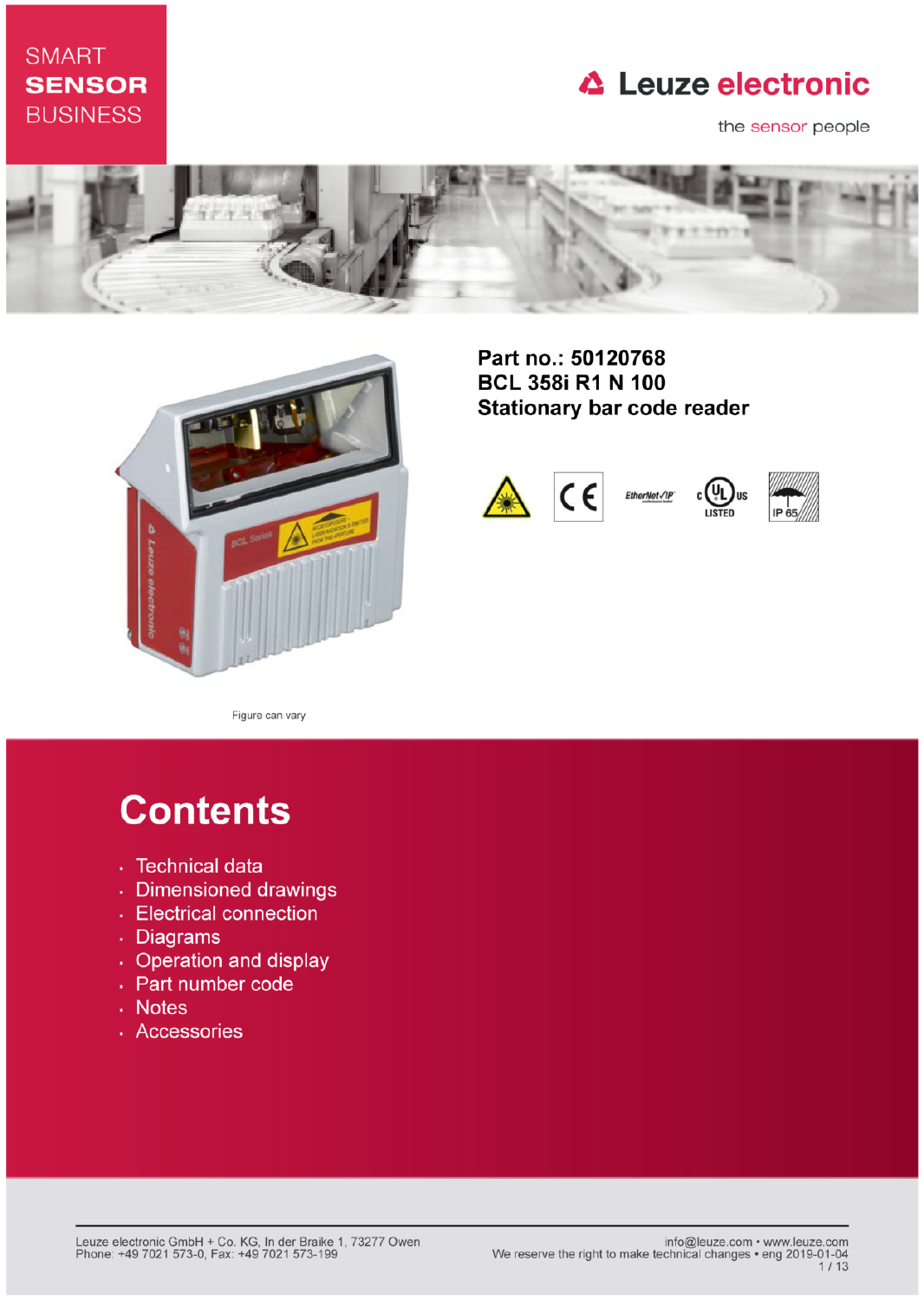#### **Technical data**

| <b>Basic data</b>                            |                                                                                                                                                                             |
|----------------------------------------------|-----------------------------------------------------------------------------------------------------------------------------------------------------------------------------|
| Series                                       | <b>BCL 300i</b>                                                                                                                                                             |
|                                              |                                                                                                                                                                             |
| <b>Functions</b>                             |                                                                                                                                                                             |
| Functions                                    | Reference code comparison<br>Alignment mode<br><b>LED</b> indicator<br>Code fragment technology<br>AutoControl<br>AutoConfig<br>AutoReflAct                                 |
|                                              |                                                                                                                                                                             |
| <b>Characteristic parameters</b>             |                                                                                                                                                                             |
| <b>MTTF</b>                                  | 110 years                                                                                                                                                                   |
|                                              |                                                                                                                                                                             |
| <b>Read data</b>                             |                                                                                                                                                                             |
| Code types, readable                         | <b>EAN 8/13</b><br>GS1 Databar Expanded<br>Code 39<br><b>UPC</b><br>2/5 Interleaved<br>GS1 Databar Limited<br>Codabar<br>Code 128<br>GS1 Databar Omnidirectional<br>Code 93 |
| Scanning rate, typical                       | $1,000$ scans/s                                                                                                                                                             |
| Bar codes per reading gate, max. number      | 64 Piece(s)                                                                                                                                                                 |
|                                              |                                                                                                                                                                             |
| <b>Optical data</b>                          |                                                                                                                                                                             |
| Reading distance                             | 20  130 mm                                                                                                                                                                  |
| Light source                                 | Laser, Red                                                                                                                                                                  |
| Laser light wavelength                       | 655 nm                                                                                                                                                                      |
| Laser class                                  | 2, IEC/EN 60825-1:2007                                                                                                                                                      |
| Transmitted-signal shape                     | Continuous                                                                                                                                                                  |
| Usable opening angle (reading field opening) | 60°                                                                                                                                                                         |
| Module size                                  | $0.1270.2$ mm                                                                                                                                                               |
| Reading method                               | Raster scanner with deflecting mirror                                                                                                                                       |
| Beam deflection                              | By means of rotating polygon mirror wheel + deflecting mirror                                                                                                               |
| Light beam exit                              | Lateral with deflecting mirror                                                                                                                                              |
| Raster (number of lines)                     | 8 Piece(s)                                                                                                                                                                  |
| Scanning field at scanner distance of 100 mm | 17 mm                                                                                                                                                                       |
| Scanning field at scanner distance of 200 mm | 27 mm                                                                                                                                                                       |
| Scanning field at scanner distance of 300 mm | 38 mm                                                                                                                                                                       |
| Scanning field at scanner distance of 400 mm | 48 mm                                                                                                                                                                       |
|                                              |                                                                                                                                                                             |
| <b>Electrical data</b>                       |                                                                                                                                                                             |
| Protective circuit                           | Polarity reversal protection                                                                                                                                                |
| Performance data                             |                                                                                                                                                                             |
| Supply voltage U <sub>B</sub>                | 18  30 V, DC                                                                                                                                                                |
| Power consumption, max.                      | 8 W                                                                                                                                                                         |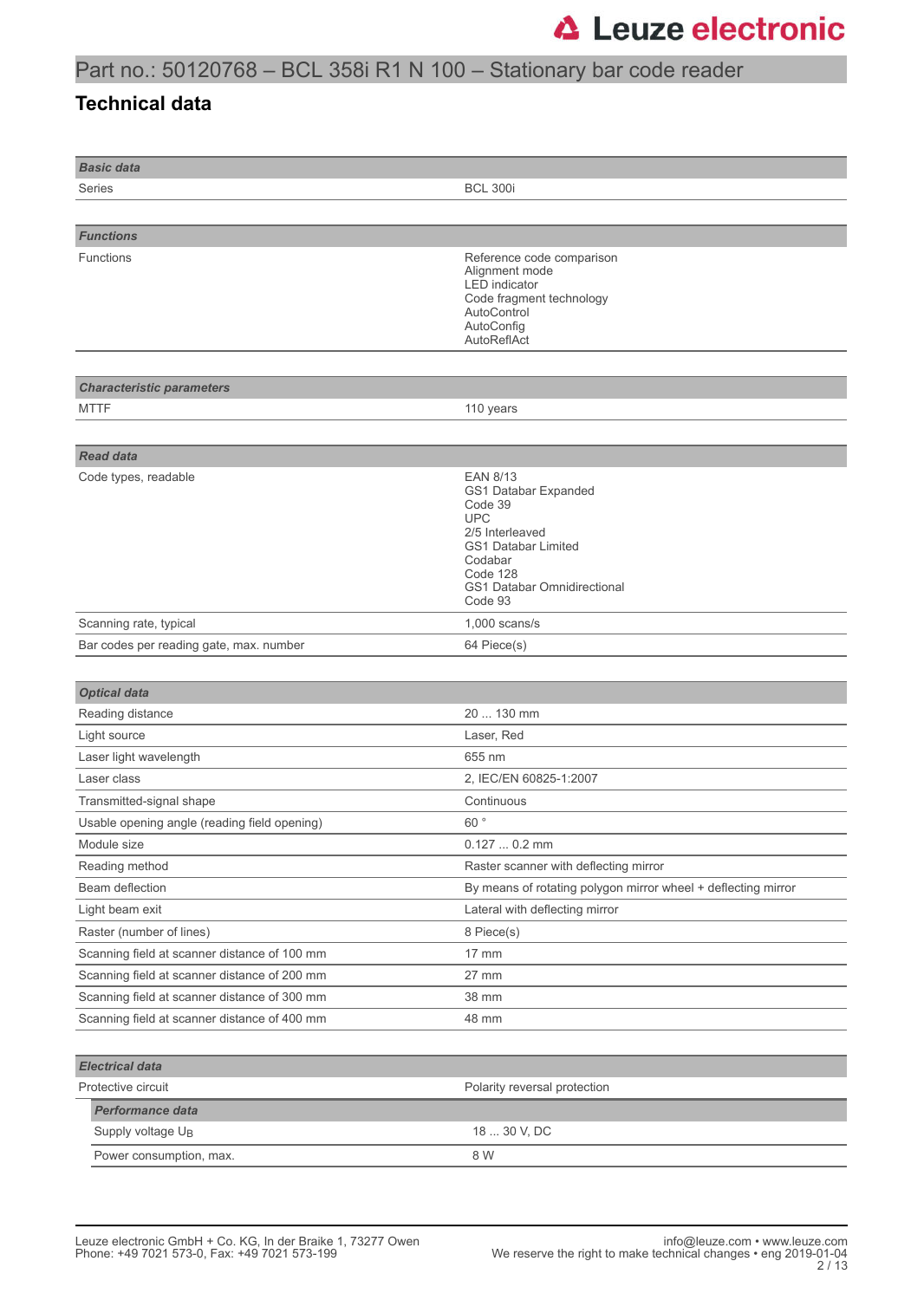# Part no.: 50120768 – BCL 358i R1 N 100 – Stationary bar code reader

| <b>Inputs/outputs selectable</b>    |                                                                                                                   |  |
|-------------------------------------|-------------------------------------------------------------------------------------------------------------------|--|
| Output current, max.                | 60 mA                                                                                                             |  |
| Number of inputs/outputs selectable | 2 Piece(s)                                                                                                        |  |
| Input current, max.                 | 8 mA                                                                                                              |  |
|                                     |                                                                                                                   |  |
| <b>Interface</b>                    |                                                                                                                   |  |
| Type                                | EtherNet IP                                                                                                       |  |
| <b>EtherNet IP</b>                  |                                                                                                                   |  |
| Function                            | Process                                                                                                           |  |
| Address assignment                  | Manual address assignment<br><b>DHCP</b>                                                                          |  |
| Switch functionality                | Integrated                                                                                                        |  |
| Transmission speed                  | 100 Mbit/s<br>10 Mbit/s                                                                                           |  |
| Service interface                   |                                                                                                                   |  |
|                                     | <b>USB</b>                                                                                                        |  |
| <b>Type</b>                         |                                                                                                                   |  |
| <b>USB</b><br>Function              | Configuration via software                                                                                        |  |
|                                     |                                                                                                                   |  |
|                                     |                                                                                                                   |  |
| <b>Connection</b>                   |                                                                                                                   |  |
| Number of connections               | 1 Piece(s)                                                                                                        |  |
| <b>Connection 1</b>                 |                                                                                                                   |  |
| Type of connection                  | Plug connector                                                                                                    |  |
| Function                            | <b>BUS IN</b><br>PWR / SW IN/OUT<br><b>BUS OUT</b><br>Connection to device<br>Service interface<br>Data interface |  |
| No. of pins                         | 32-pin                                                                                                            |  |
| <b>Type</b>                         | Male                                                                                                              |  |
|                                     |                                                                                                                   |  |
| <b>Mechanical data</b>              |                                                                                                                   |  |
| Design                              | Cubic                                                                                                             |  |
| Dimension (W x H x L)               | 103 mm x 44 mm x 96 mm                                                                                            |  |
| Housing material                    | Metal, Diecast aluminum                                                                                           |  |
| Lens cover material                 | Glass                                                                                                             |  |
| Net weight                          | 350 g                                                                                                             |  |
| Housing color                       | <b>Black</b><br>Red                                                                                               |  |
| Type of fastening                   | Dovetail grooves<br>Via optional mounting device<br>Fastening on back                                             |  |
| <b>Operation and display</b>        |                                                                                                                   |  |
| Type of display                     | LED                                                                                                               |  |
| Number of LEDs                      | 2 Piece(s)                                                                                                        |  |
| Type of configuration               | Via web browser                                                                                                   |  |
|                                     |                                                                                                                   |  |
| <b>Environmental data</b>           |                                                                                                                   |  |
| Ambient temperature, operation      | 040 °C                                                                                                            |  |
| Ambient temperature, storage        | -20 $\ldots$ 70 °C                                                                                                |  |
|                                     |                                                                                                                   |  |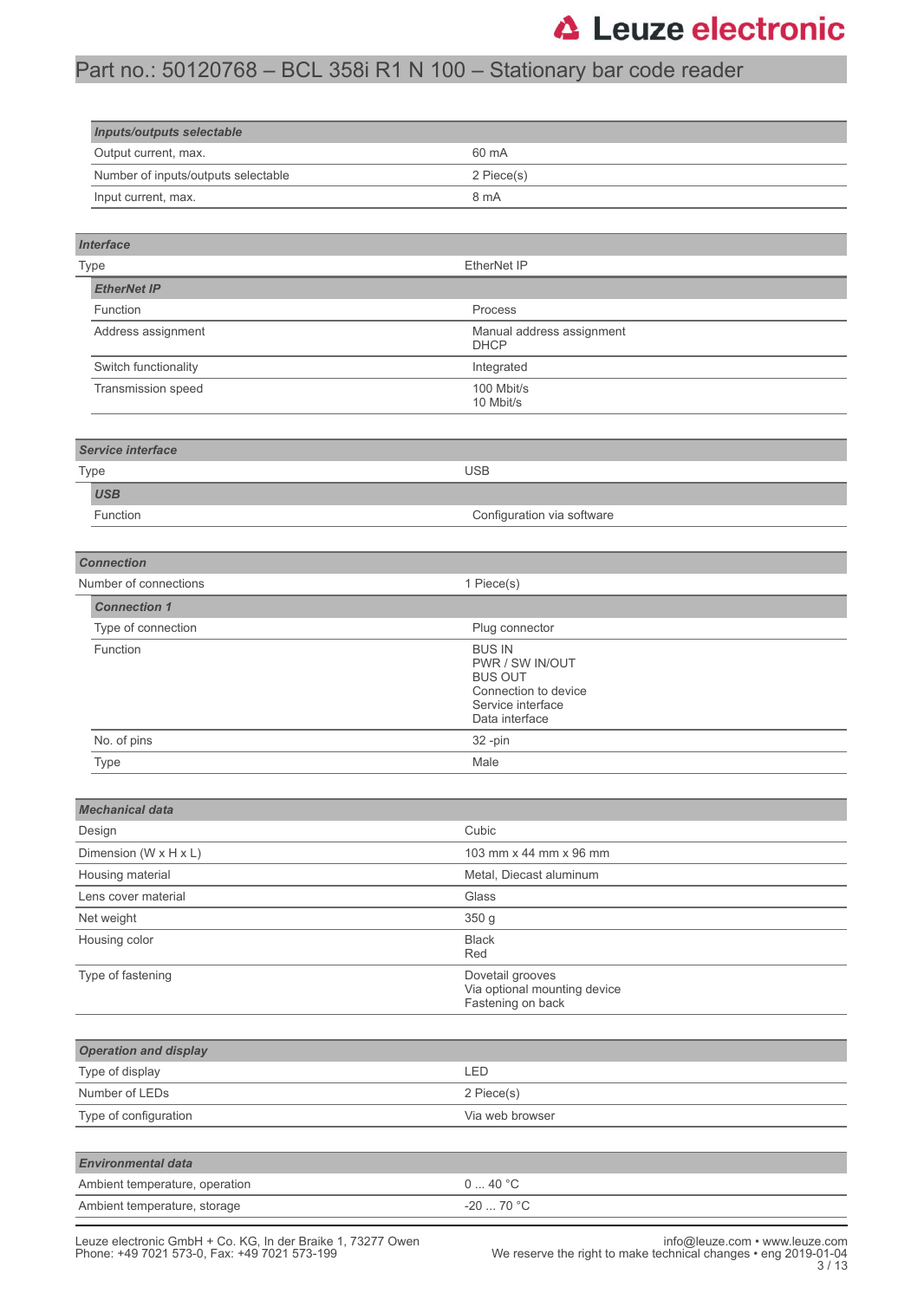| Relative humidity (non-condensing)                              | $090\%$                             |
|-----------------------------------------------------------------|-------------------------------------|
|                                                                 |                                     |
| <b>Certifications</b>                                           |                                     |
| Degree of protection                                            | IP 65                               |
| Protection class                                                | Ш                                   |
| Certifications                                                  | c UL US                             |
| Test procedure for EMC in accordance with standard              | EN 61000-4-2, 3, -4, -6<br>EN 55022 |
| Test procedure for shock in accordance with standard            | IEC 60068-2-27, test Ea             |
| Test procedure for continuous shock in accordance with standard | IEC 60068-2-29, test Eb             |
| Test procedure for vibration in accordance with standard        | IEC 60068-2-6, test Fc              |
|                                                                 |                                     |

| <b>Classification</b> |          |
|-----------------------|----------|
| eCl@ss 8.0            | 27280102 |
| eCl@ss 9.0            | 27280102 |
| ETIM 5.0              | EC002550 |
| ETIM 6.0              | EC002550 |

#### **Dimensioned drawings**

All dimensions in millimeters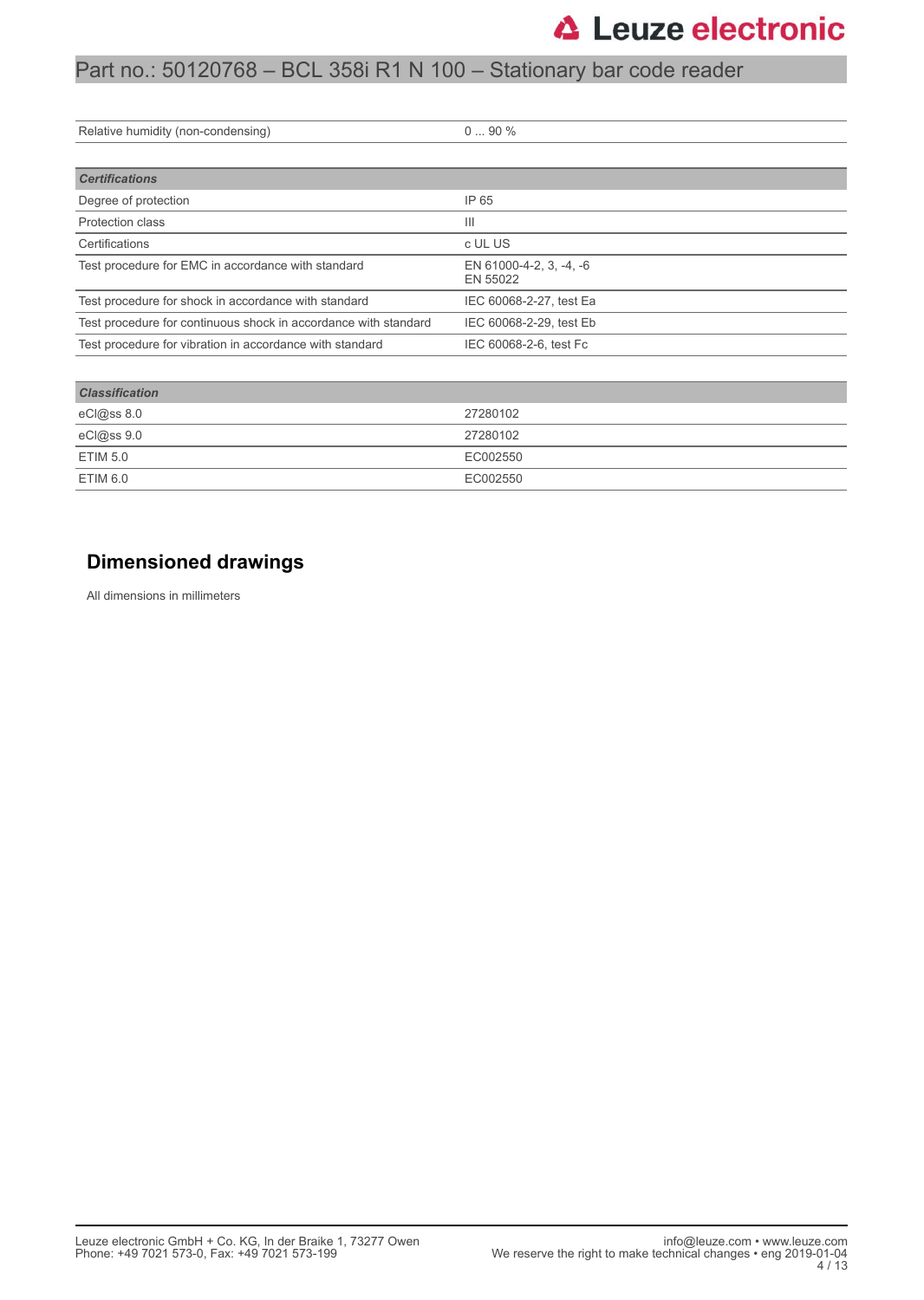Part no.: 50120768 – BCL 358i R1 N 100 – Stationary bar code reader

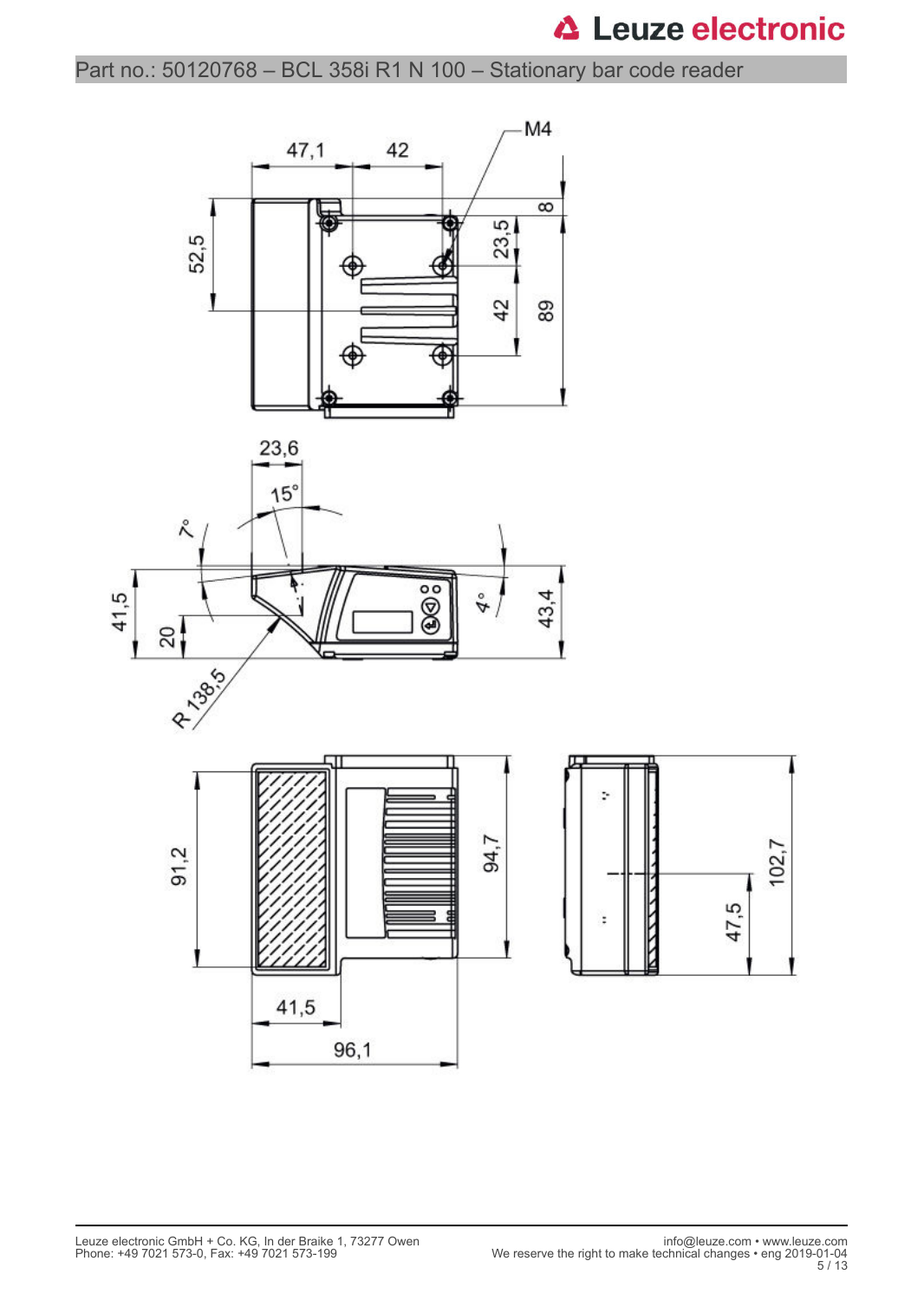#### **Electrical connection**

| <b>Connection 1</b> |                                                                                                                          |
|---------------------|--------------------------------------------------------------------------------------------------------------------------|
| Type of connection  | Plug connector                                                                                                           |
| Function            | <b>BUS IN</b><br><b>PWR / SW IN/OUT</b><br><b>BUS OUT</b><br>Connection to device<br>Service interface<br>Data interface |
| No. of pins         | $32 - pin$                                                                                                               |
| <b>Type</b>         | Male                                                                                                                     |

#### **Diagrams**

#### Reading field curve



x Reading field distance [mm] y Reading field width [mm]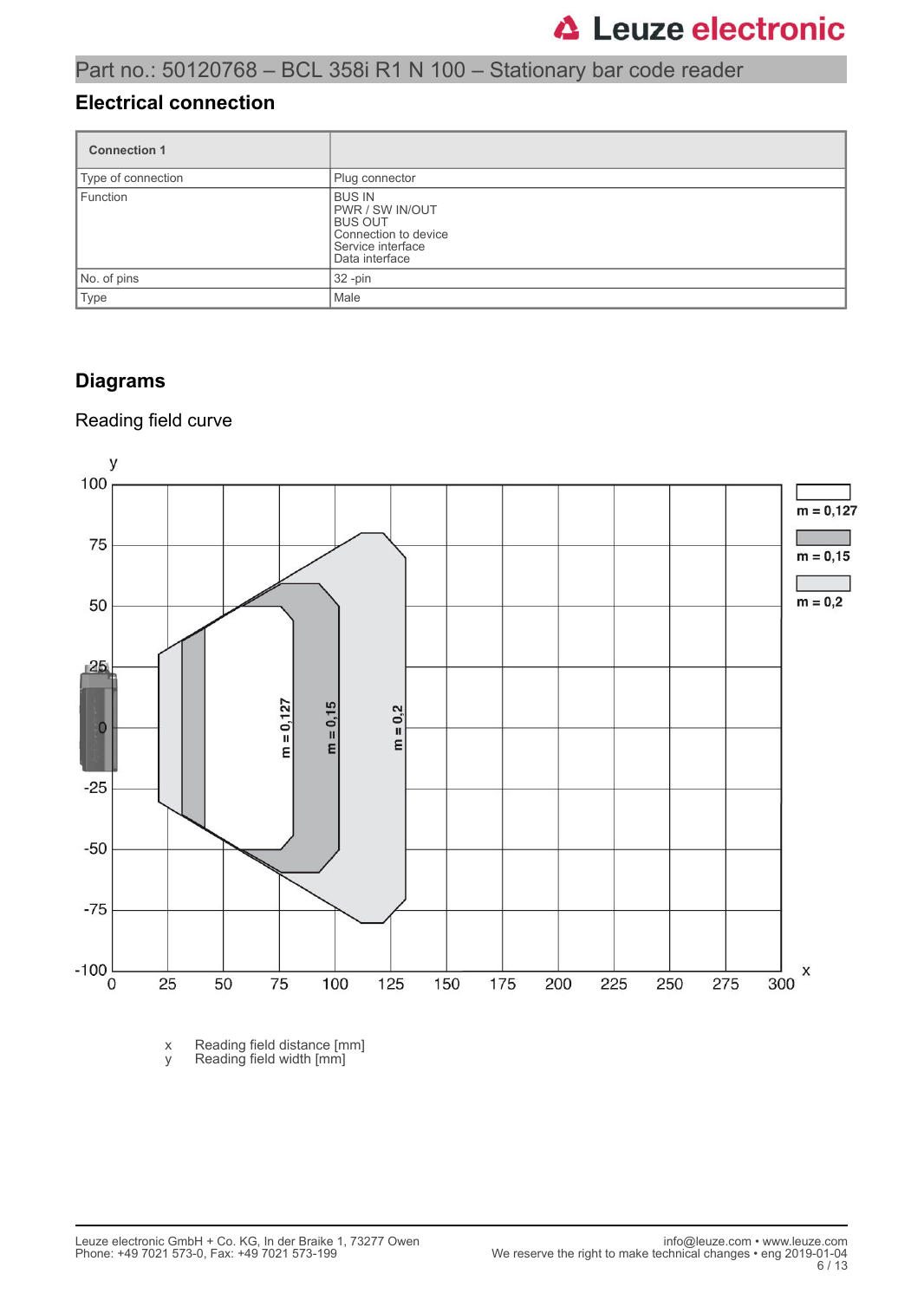#### **Operation and display**

#### LEDs

| <b>LED</b>    |                       | <b>Display</b>                        | <b>Meaning</b>                  |
|---------------|-----------------------|---------------------------------------|---------------------------------|
|               | <b>PWR</b>            | Green, flashing                       | Device ok, initialization phase |
|               |                       | Green, continuous light               | Device OK                       |
|               |                       | Green, briefly off - on               | Reading successful              |
|               |                       | green, briefly off - briefly red - on | Reading not successful          |
|               |                       | Orange, continuous light              | Service mode                    |
|               |                       | Red, flashing                         | Device OK, warning set          |
|               | Red, continuous light |                                       | Error, device error             |
| $\mathcal{P}$ | <b>NET</b>            | Green, flashing                       | Initialization                  |
|               |                       | Green, continuous light               | Bus operation ok                |
|               |                       | Red, flashing                         | Communication error             |
|               |                       | Red, continuous light                 | Bus error                       |

#### **Part number code**

Part designation: **BCL XXXX YYZ AAA BB**

| <b>BCL</b>  | <b>Operating principle:</b><br>BCL: bar code reader                                                                                                                                                                     |
|-------------|-------------------------------------------------------------------------------------------------------------------------------------------------------------------------------------------------------------------------|
| <b>XXXX</b> | Series/interface (integrated fieldbus technology):<br>300i: RS 232 / RS 422 (stand-alone)<br>301i: RS 485 (multiNet slave)<br>304i: PROFIBUS DP<br>308i: EtherNet TCP/IP, UDP<br>348i: PROFINET RT<br>358i: EtherNet/IP |
| YY          | <b>Scanning principle:</b><br>S: line scanner (single line)<br>R1: line scanner (raster)<br>O: oscillating-mirror scanner (oscillating mirror)                                                                          |
| Ζ           | Optics:<br>N: High Density (close)<br>M: Medium Density (medium distance)<br>F: Low Density (remote)<br>L: Long Range (very large distances)<br>J: ink-jet (depending on the application)                               |
| AAA         | Beam exit:<br>100: lateral<br>102: front                                                                                                                                                                                |
| <b>BB</b>   | Special equipment:<br>D: with display<br>H: with heating<br>DH: optionally with display and heating<br>P: plastic exit window                                                                                           |

#### **Notes**

**Observe intended use!**

- This product is not a safety sensor and is not intended as personnel protection.
- The product may only be put into operation by competent persons.
- Only use the product in accordance with its intended use.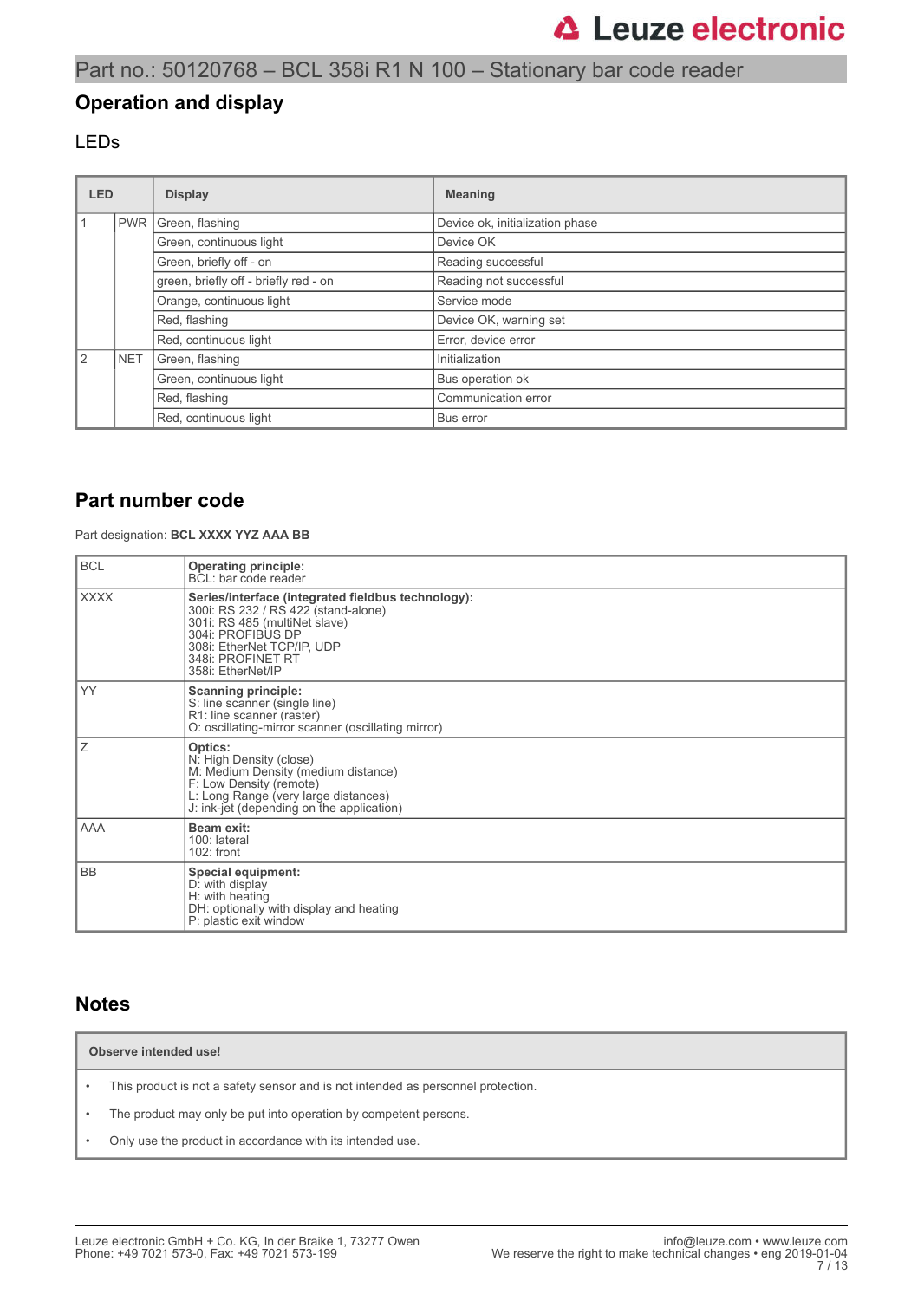#### Part no.: 50120768 – BCL 358i R1 N 100 – Stationary bar code reader

#### **WARNING! LASER RADIATION – LASER CLASS 2**

#### **Never look directly into the beam!**

The device satisfies the requirements of IEC 60825-1:2007 (EN 60825-1:2007) safety regulations for a product of **laser class 2** as well as<br>the U.S. 21 CFR 1040.10 regulations with deviations corresponding to "Laser Notice

- Never look directly into the laser beam or in the direction of reflected laser beams! If you look into the beam path over a longer time period, there is a risk of injury to the retina.
- Do not point the laser beam of the device at persons!
- Interrupt the laser beam using a non-transparent, non-reflective object if the laser beam is accidentally directed towards a person.
- When mounting and aligning the device, avoid reflections of the laser beam off reflective surfaces!
- CAUTION! Use of controls or adjustments or performance of procedures other than specified herein may result in hazardous light exposure.
- Observe the applicable statutory and local laser protection regulations.
- The device must not be tampered with and must not be changed in any way. There are no user-serviceable parts inside the device. Repairs must only be performed by Leuze electronic GmbH + Co. KG.

#### **NOTE**

#### **Affix laser information and warning signs!**

Laser information and warning signs are affixed to the device. In addition, self-adhesive laser information and warning signs (stick-on labels) are supplied in several languages.

- Affix the laser information sheet to the device in the language appropriate for the place of use. When using the device in the US, use the stick-on label with the "Complies with 21 CFR 1040.10" note.
- Affix the laser information and warning signs near the device if no signs are attached to the device (e.g. because the device is too small) or if the attached laser information and warning signs are concealed due to the installation position.
- Affix the laser information and warning signs so that they are legible without exposing the reader to the laser radiation of the device or other optical radiation.

#### **Accessories**

#### Connection technology - Connection cables

|       | Part no. | <b>Designation</b>         | <b>Article</b>   | <b>Description</b>                                                                                                                                          |
|-------|----------|----------------------------|------------------|-------------------------------------------------------------------------------------------------------------------------------------------------------------|
| ALLI. | 50132077 | KD U-M12-5A-<br>$V1-020$   | Connection cable | Connection 1: Connector, M12, Axial, Female, A-coded, 5-pin<br>Connection 2: Open end<br>Shielded: No<br>Cable length: 2,000 mm<br>Sheathing material: PVC  |
| \HL   | 50132079 | KD U-M12-5A-<br>$V1 - 050$ | Connection cable | Connection 1: Connector, M12, Axial, Female, A-coded, 5-pin<br>Connection 2: Open end<br>Shielded: No<br>Cable length: 5,000 mm<br>Sheathing material: PVC  |
| ALLI. | 50132080 | KD U-M12-5A-<br>$V1 - 100$ | Connection cable | Connection 1: Connector, M12, Axial, Female, A-coded, 5-pin<br>Connection 2: Open end<br>Shielded: No<br>Cable length: 10,000 mm<br>Sheathing material: PVC |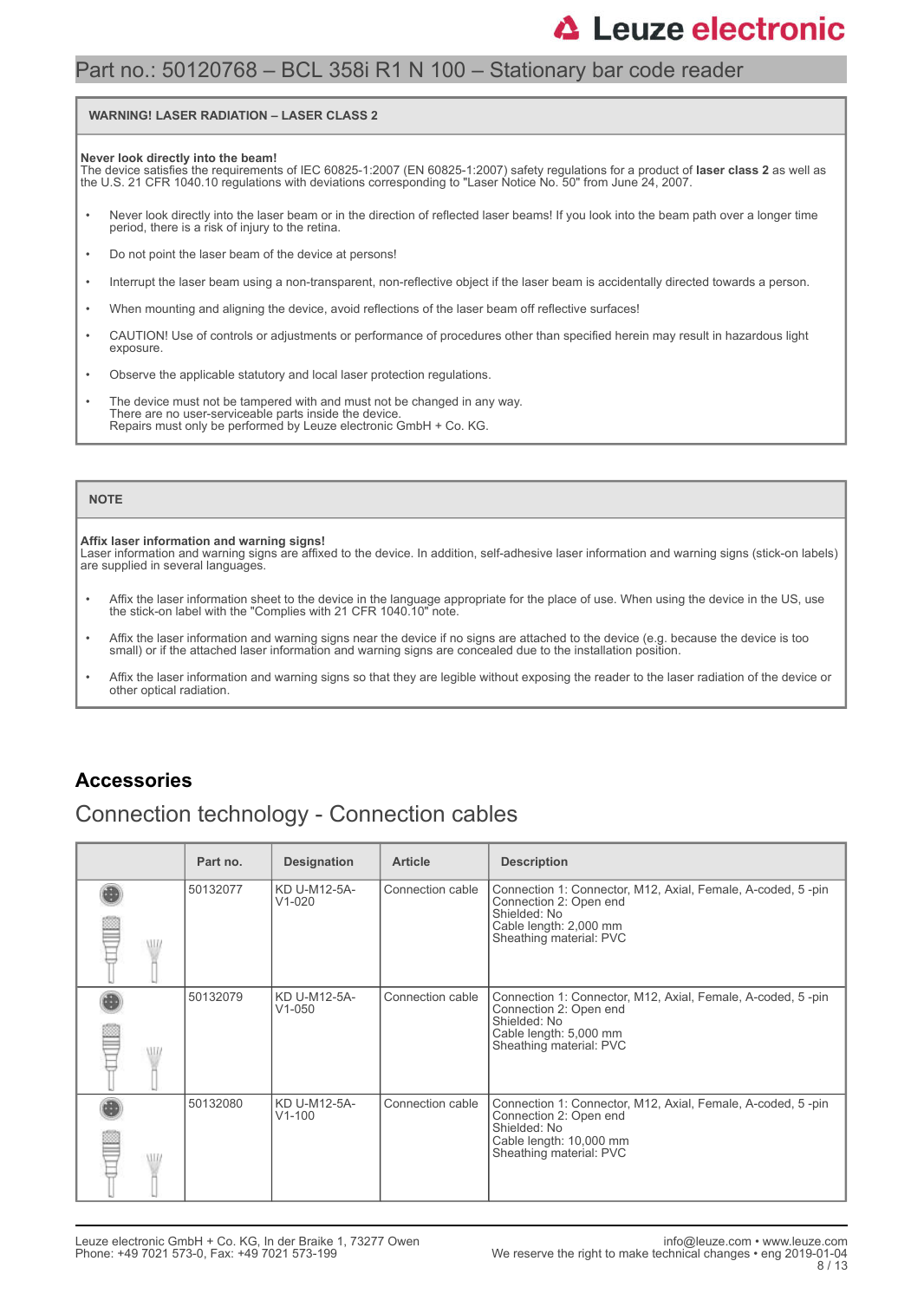### Part no.: 50120768 – BCL 358i R1 N 100 – Stationary bar code reader

|     | Part no. | <b>Designation</b>             | <b>Article</b>   | <b>Description</b>                                                                                                                                                                              |
|-----|----------|--------------------------------|------------------|-------------------------------------------------------------------------------------------------------------------------------------------------------------------------------------------------|
| WII | 50132432 | KD U-M12-5A-<br>$V1 - 300$     | Connection cable | Connection 1: Connector, M12, Axial, Female, A-coded, 5-pin<br>Connection 2: Open end<br>Shielded: No<br>Cable length: 30,000 mm<br>Sheathing material: PVC                                     |
|     | 50135073 | <b>KS ET-M12-4A-</b><br>P7-020 | Connection cable | Suitable for interface: Ethernet<br>Connection 1: Connector, M12, Axial, Male, D-coded, 4-pin<br>Connection 2: Open end<br>Shielded: Yes<br>Cable length: 2,000 mm<br>Sheathing material: PUR   |
|     | 50135074 | <b>KS ET-M12-4A-</b><br>P7-050 | Connection cable | Suitable for interface: Ethernet<br>Connection 1: Connector, M12, Axial, Male, D-coded, 4 -pin<br>Connection 2: Open end<br>Shielded: Yes<br>Cable length: 5,000 mm<br>Sheathing material: PUR  |
| W   | 50135075 | <b>KS ET-M12-4A-</b><br>P7-100 | Connection cable | Suitable for interface: Ethernet<br>Connection 1: Connector, M12, Axial, Male, D-coded, 4-pin<br>Connection 2: Open end<br>Shielded: Yes<br>Cable length: 10,000 mm<br>Sheathing material: PUR  |
| W   | 50135076 | <b>KS ET-M12-4A-</b><br>P7-150 | Connection cable | Suitable for interface: Ethernet<br>Connection 1: Connector, M12, Axial, Male, D-coded, 4 -pin<br>Connection 2: Open end<br>Shielded: Yes<br>Cable length: 15,000 mm<br>Sheathing material: PUR |
|     | 50135077 | <b>KS ET-M12-4A-</b><br>P7-300 | Connection cable | Suitable for interface: Ethernet<br>Connection 1: Connector, M12, Axial, Male, D-coded, 4 -pin<br>Connection 2: Open end<br>Shielded: Yes<br>Cable length: 30,000 mm<br>Sheathing material: PUR |

# Connection technology - Interconnection cables

|         |        | Part no. | <b>Designation</b>                     | <b>Article</b>           | <b>Description</b>                                                                                                                                                                                                               |
|---------|--------|----------|----------------------------------------|--------------------------|----------------------------------------------------------------------------------------------------------------------------------------------------------------------------------------------------------------------------------|
| Ý.<br>U | $\Box$ | 50117011 | KB USB A - USB<br>miniB                | Service line             | Suitable for interface: USB<br>Connection 1: USB<br>Connection 2: USB<br>Shielded: Yes<br>Cable length: 1,500 mm<br>Sheathing material: PVC                                                                                      |
|         |        | 50137077 | <b>KSS ET-M12-4A-</b><br>M12-4A-P7-020 | Interconnection<br>cable | Suitable for interface: Ethernet<br>Connection 1: Connector, M12, Axial, Male, D-coded, 4-pin<br>Connection 2: Connector, M12, Axial, Male, D-coded, 4-pin<br>Shielded: Yes<br>Cable length: 1,000 mm<br>Sheathing material: PUR |
|         |        | 50137078 | <b>KSS ET-M12-4A-</b><br>M12-4A-P7-050 | Interconnection<br>cable | Suitable for interface: Ethernet<br>Connection 1: Connector, M12, Axial, Male, D-coded, 4-pin<br>Connection 2: Connector, M12, Axial, Male, D-coded, 4-pin<br>Shielded: Yes<br>Cable length: 1,000 mm<br>Sheathing material: PUR |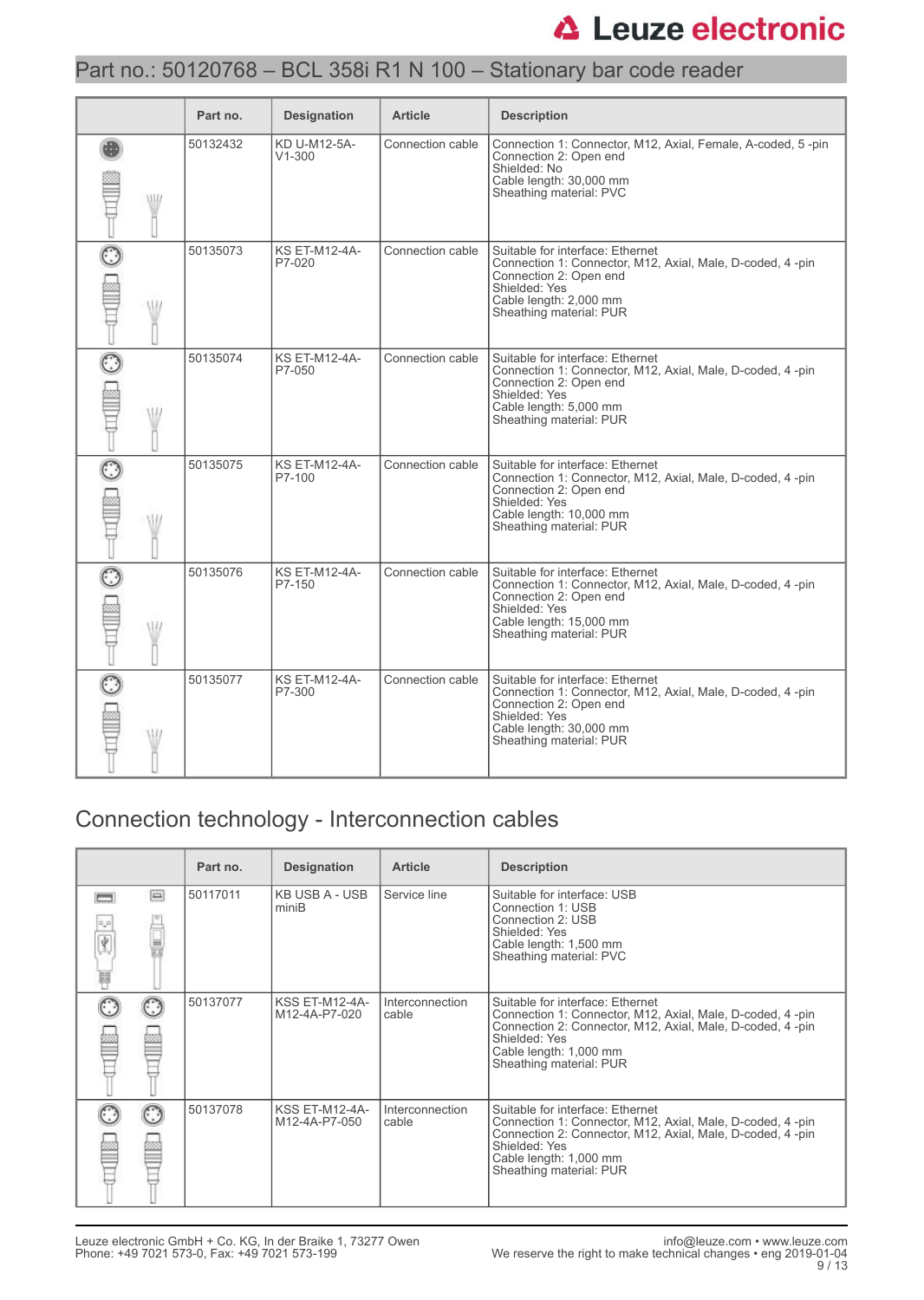### Part no.: 50120768 – BCL 358i R1 N 100 – Stationary bar code reader

|             | Part no. | <b>Designation</b>                     | <b>Article</b>           | <b>Description</b>                                                                                                                                                                                                                |
|-------------|----------|----------------------------------------|--------------------------|-----------------------------------------------------------------------------------------------------------------------------------------------------------------------------------------------------------------------------------|
|             | 50137079 | <b>KSS ET-M12-4A-</b><br>M12-4A-P7-100 | Interconnection<br>cable | Suitable for interface: Ethernet<br>Connection 1: Connector, M12, Axial, Male, D-coded, 4-pin<br>Connection 2: Connector, M12, Axial, Male, D-coded, 4-pin<br>Shielded: Yes<br>Cable length: 10.000 mm<br>Sheathing material: PUR |
| $\odot$     | 50137080 | <b>KSS ET-M12-4A-</b><br>M12-4A-P7-150 | Interconnection<br>cable | Suitable for interface: Ethernet<br>Connection 1: Connector, M12, Axial, Male, D-coded, 4-pin<br>Connection 2: Connector, M12, Axial, Male, D-coded, 4-pin<br>Shielded: Yes<br>Cable length: 15,000 mm<br>Sheathing material: PUR |
| ⇔<br>Ü<br>I | 50135080 | <b>KSS ET-M12-4A-</b><br>RJ45-A-P7-020 | Interconnection<br>cable | Suitable for interface: Ethernet<br>Connection 1: Connector, M12, Axial, Male, D-coded, 4-pin<br>Connection 2: RJ45<br>Shielded: Yes<br>Cable length: 2,000 mm<br>Sheathing material: PUR                                         |
| ⇔<br>Ü<br>ī | 50135081 | <b>KSS ET-M12-4A-</b><br>RJ45-A-P7-050 | Interconnection<br>cable | Suitable for interface: Ethernet<br>Connection 1: Connector, M12, Axial, Male, D-coded, 4-pin<br>Connection 2: RJ45<br>Shielded: Yes<br>Cable length: 5,000 mm<br>Sheathing material: PUR                                         |
| ⇔<br>ğ<br>Ū | 50135082 | <b>KSS ET-M12-4A-</b><br>RJ45-A-P7-100 | Interconnection<br>cable | Suitable for interface: Ethernet<br>Connection 1: Connector, M12, Axial, Male, D-coded, 4-pin<br>Connection 2: RJ45<br>Shielded: Yes<br>Cable length: 10,000 mm<br>Sheathing material: PUR                                        |
| ⇔<br>ī      | 50135083 | KSS ET-M12-4A-<br>RJ45-A-P7-150        | Interconnection<br>cable | Suitable for interface: Ethernet<br>Connection 1: Connector, M12, Axial, Male, D-coded, 4-pin<br>Connection 2: RJ45<br>Shielded: Yes<br>Cable length: 15,000 mm<br>Sheathing material: PUR                                        |
| ⇔<br>g      | 50135084 | <b>KSS ET-M12-4A-</b><br>RJ45-A-P7-300 | Interconnection<br>cable | Suitable for interface: Ethernet<br>Connection 1: Connector, M12, Axial, Male, D-coded, 4-pin<br>Connection 2: RJ45<br>Shielded: Yes<br>Cable length: 30,000 mm<br>Sheathing material: PUR                                        |

### Connection technology - Connectors

| Part no. | <b>Designation</b> | <b>Article</b> | <b>Description</b>                                        |
|----------|--------------------|----------------|-----------------------------------------------------------|
| 50108991 | D-ET1              | Connector      | Suitable for interface: Ethernet<br>Connection: RJ45      |
| 50020501 | KD 095-5A          | Connector      | Connection: Connector, M12, Axial, Female, A-coded, 5-pin |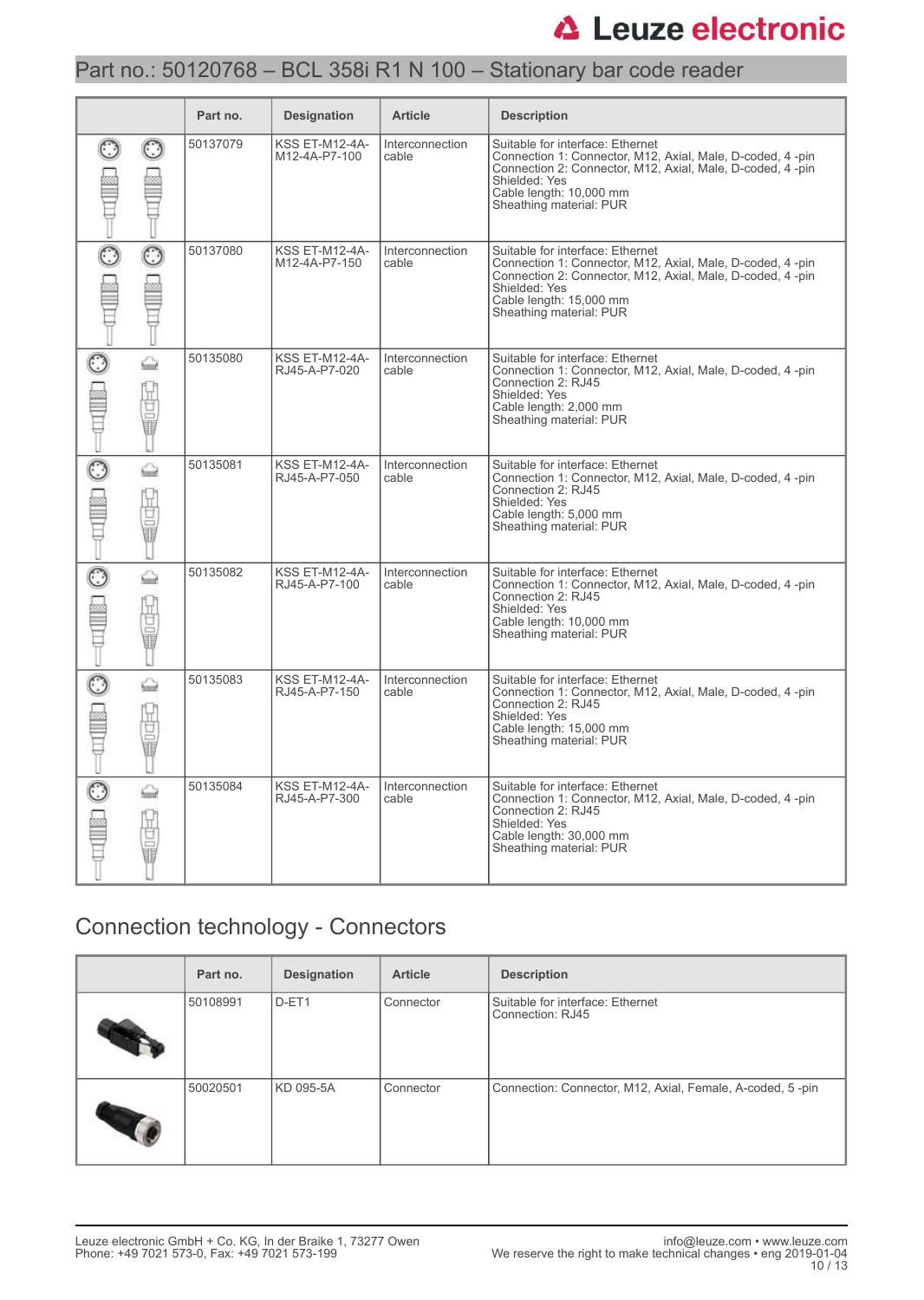### Part no.: 50120768 – BCL 358i R1 N 100 – Stationary bar code reader

| Part no. | Designation | <b>Article</b> | <b>Description</b>                                                                          |
|----------|-------------|----------------|---------------------------------------------------------------------------------------------|
| 50112155 | l S-M12A-ET | Connector      | Suitable for interface: Ethernet<br>Connection: Connector, M12, Axial, Male, D-coded, 4-pin |

# Connection technology - Terminal boxes

| Part no.   | <b>Designation</b> | <b>Article</b>  | <b>Description</b>                                                                                                               |
|------------|--------------------|-----------------|----------------------------------------------------------------------------------------------------------------------------------|
| 50120796 * | MK 358             | Connection unit | Suitable for: BCL 358i<br>Suitable for interface: EtherNet IP<br>Number of connections: 4 Piece(s)<br>Connection: Terminal       |
| 50120797 * | <b>MS 358</b>      | Connection unit | Suitable for: BCL 358i<br>Suitable for interface: EtherNet IP<br>Number of connections: 4 Piece(s)<br>Connection: Connector, M12 |

\* Necessary accessories, please order separately

### Connection technology - Adapters

| Part no. | <b>Designation</b>        | <b>Article</b> | <b>Description</b>                                                                                                                                   |
|----------|---------------------------|----------------|------------------------------------------------------------------------------------------------------------------------------------------------------|
| 50109832 | KDS ET-M12 /<br>RJ45 W-4P | Adapter        | l Suitable for: Ethernet<br>Number of connections: 2 Piece(s)<br>Connection 1: Connector, M12, Angled, Female, D-coded, 4 -pin<br>Connection 2: RJ45 |

### Mounting technology - Mounting brackets

|            | Part no. | <b>Designation</b> | <b>Article</b>  | <b>Description</b>                                                                                                                                                                                                                                                   |
|------------|----------|--------------------|-----------------|----------------------------------------------------------------------------------------------------------------------------------------------------------------------------------------------------------------------------------------------------------------------|
| $\sqrt{2}$ | 50121433 | I BT 300 W         | Mounting device | Contains: 4x M4 x 10 screw, 4x position washers, 4x lock<br>washers<br>Design of mounting device: Angle, L-shape<br>Fastening, at system: Through-hole mounting<br>Mounting bracket, at device: Screw type<br>Type of mounting device: Adjustable<br>Material: Metal |

### Mounting technology - Rod mounts

| Part no. | <b>Designation</b> | <b>Article</b>  | <b>Description</b>                                                                                                                                                                                                                                                                                            |
|----------|--------------------|-----------------|---------------------------------------------------------------------------------------------------------------------------------------------------------------------------------------------------------------------------------------------------------------------------------------------------------------|
| 50121434 | BT 300 - 1         | Mounting device | Contains: 4x M4 x 10 screw, 4x position washers, 4x lock<br>washers<br>Design of mounting device: Mounting system<br>Fastening, at system: For 12 mm rod, For 14 mm rod, For 16<br>mm rod<br>Mounting bracket, at device: Screw type<br>Type of mounting device: Turning, 360°, Adjustable<br>Material: Metal |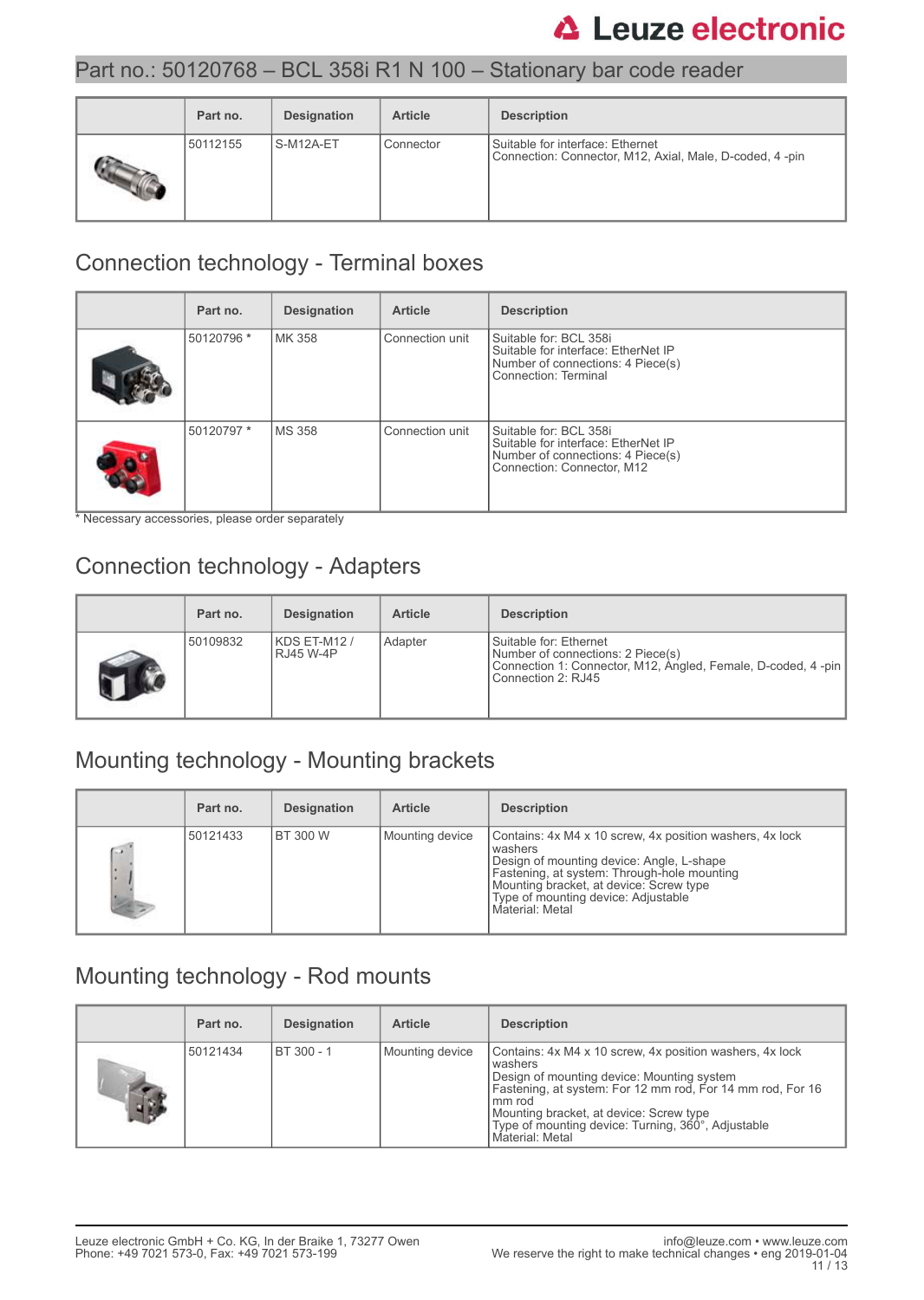### Part no.: 50120768 – BCL 358i R1 N 100 – Stationary bar code reader

| Part no. | <b>Designation</b> | <b>Article</b>  | <b>Description</b>                                                                                                                                                                                                                                                   |
|----------|--------------------|-----------------|----------------------------------------------------------------------------------------------------------------------------------------------------------------------------------------------------------------------------------------------------------------------|
| 50027375 | <b>BT 56</b>       | Mounting device | Functions: Static applications<br>Design of mounting device: Mounting system<br>Fastening, at system: For 16 mm rod, For 18 mm rod, For 20<br>mm rod<br>Mounting bracket, at device: Clampable<br>Material: Metal<br>Tightening torque of the clamping jaws: $8 N·m$ |
| 50121435 | BT 56 - 1          | Mounting device | Functions: Static applications<br>Design of mounting device: Mounting system<br>Fastening, at system: For 12 mm rod, For 14 mm rod, For 16<br>mm rod<br>Mounting bracket, at device: Clampable<br>Material: Metal<br>Tightening torque of the clamping jaws: $8 N·m$ |

### Mounting technology - Other

| Part no. | <b>Designation</b> | <b>Article</b>   | <b>Description</b>                                                                                                        |
|----------|--------------------|------------------|---------------------------------------------------------------------------------------------------------------------------|
| 50111224 | <b>BT 59</b>       | Mounting bracket | Fastening, at system: Groove mounting<br>Mounting bracket, at device: Clampable<br>Material: Metal                        |
| 50124941 | <b>BTU 0300M-W</b> | Mounting device  | Fastening, at system: Through-hole mounting<br>Mounting bracket, at device: Clampable, Groove mounting<br>Material: Metal |

# Reflective tapes for standard applications

| Part no. | <b>Designation</b>              | <b>Article</b> | <b>Description</b>                                                                                                                                          |
|----------|---------------------------------|----------------|-------------------------------------------------------------------------------------------------------------------------------------------------------------|
| 50106119 | REF 4-A-100x100 Reflective tape |                | Design: Rectangular<br>Reflective surface: 100 mm x 100 mm<br>l Material: Plastic<br>Chemical designation of the material: PMMA<br>Fastening: Self-adhesive |

#### **General**

| Part no. | <b>Designation</b> | <b>Article</b> | <b>Description</b>                                                                                                                                                                                                                                                        |
|----------|--------------------|----------------|---------------------------------------------------------------------------------------------------------------------------------------------------------------------------------------------------------------------------------------------------------------------------|
| 50120731 | V2A                |                | Housing BCL 300i   Protective housing   Suitable for: BCL 3xxi series bar code reader, deflecting mirror<br>Length: 63 mm<br>Housing material: Stainless steel<br>Standard designation, housing: V2A<br>Lens cover material: Glass<br>Degree of protection: IP 67, IP 69K |